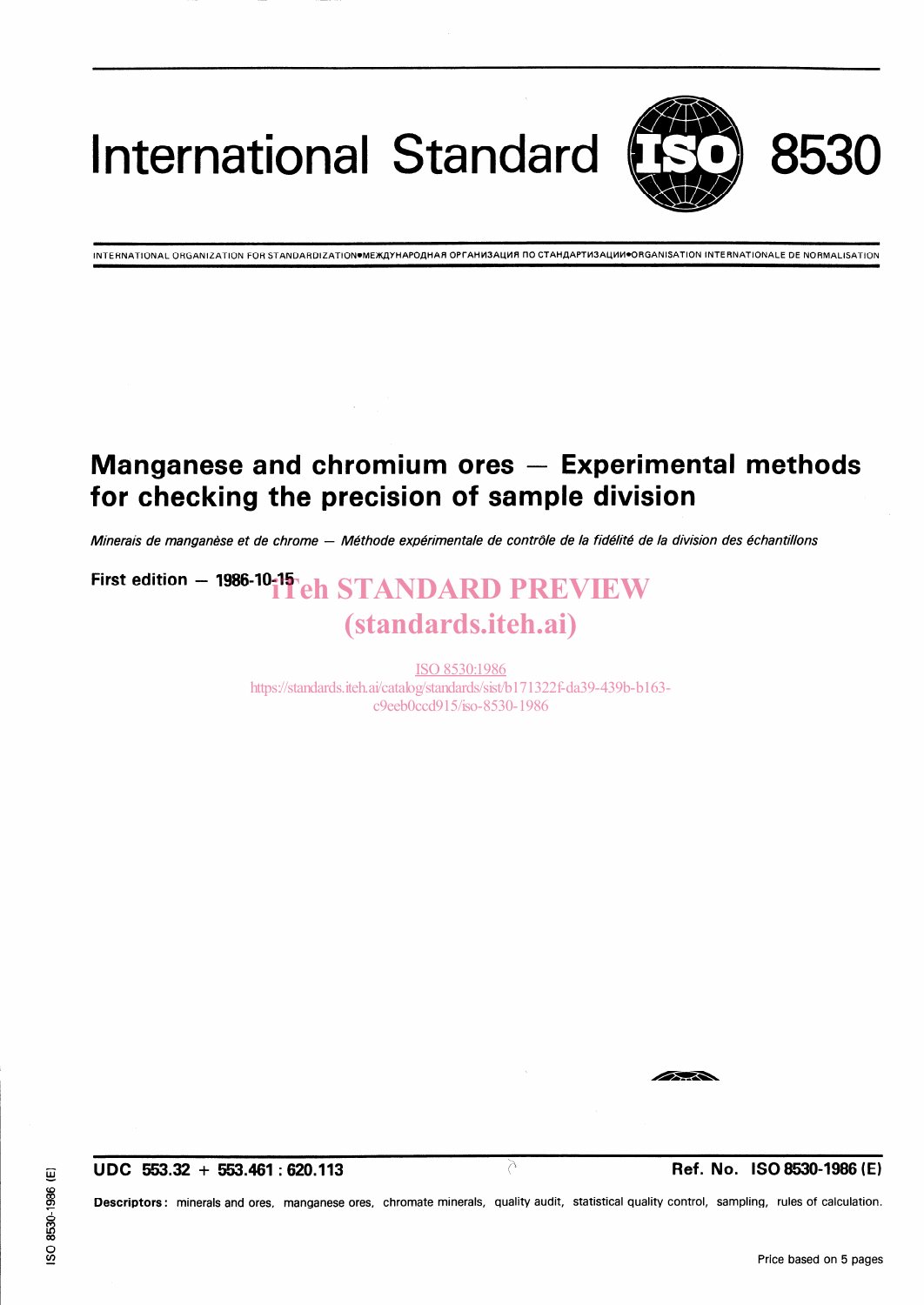#### Foreword

ISO (the International Organization for Standardization) is a worldwide federation of national Standards bodies (ISO member bodies). The work of preparing International Standards is normally carried out through ISO technical committees. Esch member body interested in a subject for which a technical committee has been established has the right to be represented on that committee. International organizations, governmental and non-governmental, in liaison with ISO, also take patt in the work.

Draft International Standards adopted by the technical committees are circulated to the member bodies for approval before their acceptance as International Standards by the ISO Council. They are approved in accordance with ISO procedures requiring at least 75 % approval by the member bodies voting. ANDARD PREVIEW

International Standard ISO 8560 was prepared **by Technical Sommittee ISO/TC 10**)<br>*Technical drawings* Technical drawings.

Users should note that all International Standards undergo revision from time to time ISO 8530:1986 sens should note that an international cumulation indicated in the herein in the contract of the sense in the standard in the sense of the sense in the sense of the sense of the sense of the sense of the sense of the sense latest edition, unless otherwise stated. c9eeb0ccd915/iso-8530-1986

Printed in Switzerland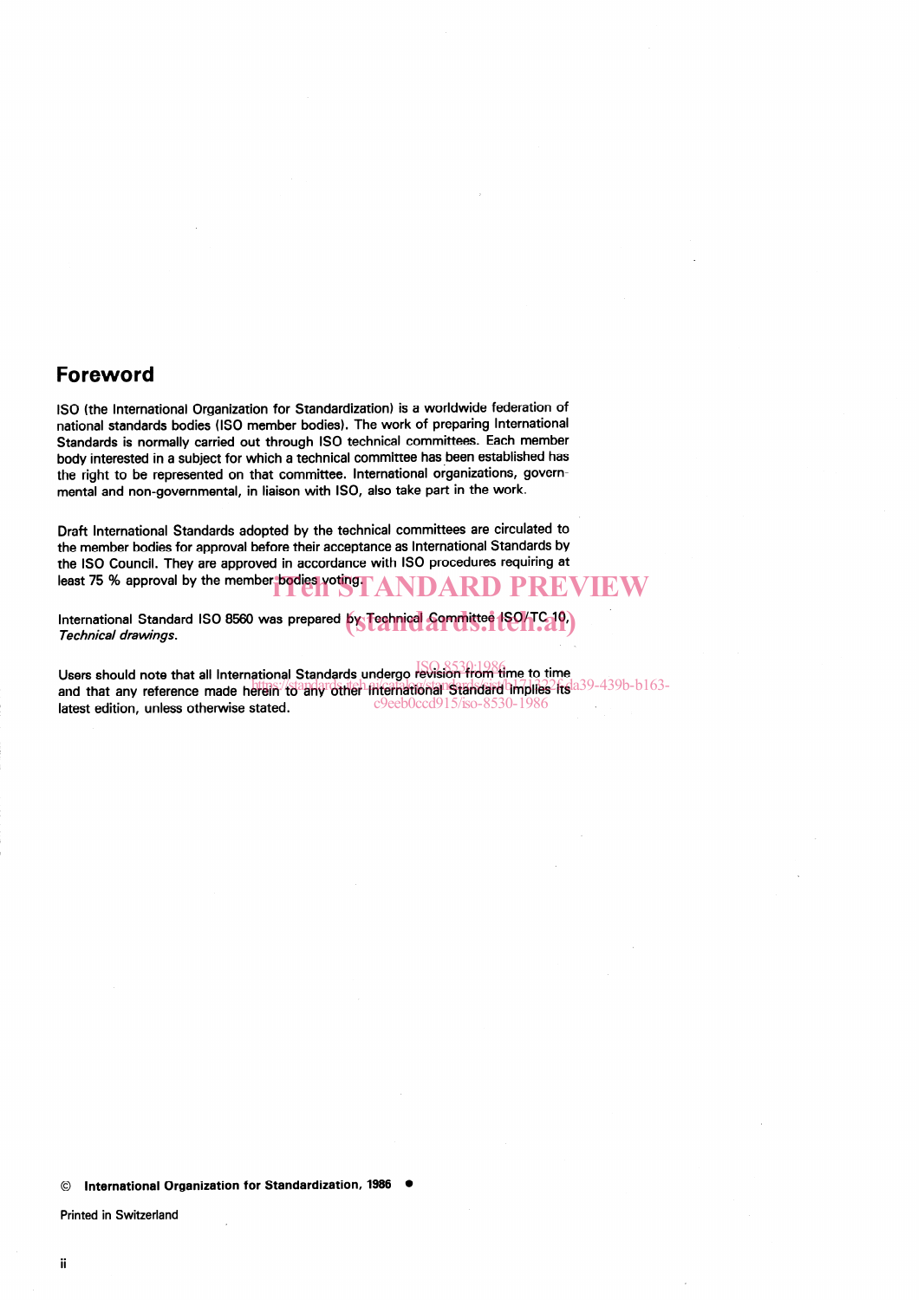~~

### Manganese and chromium ores  $-$  Experimental methods for checking the precision of Sample division

#### 1 Scope and field of application

This International Standard specifies experimental methods for checking the precision of Sample division of manganese and chromium ores, whether natural or processed, being carried out in accordance with the methods specified in the relevant International Standards.

#### 2 Reference

ISO 4296/2, Manganese ores - Sampling - Part 2: Prep-RD The three or more stages of<br>aration of samples. aration of samples.

3.5 The samples taken for routine determinations may be used for obtaining the samples for Chemical analysis, by splitting the samples.

#### **Experimental methods**

The experiment shall be conducted by one of the following two methods :

a) method to obtain the final sample for chemical analysis in three or more stages of crushing and division;

(standards.itch.rethod in one or two stages of crushing and division.

 $\underline{\rm ISO}~8530:1936$ 1  $\,$  Method of division in three or more stage

#### 3 General conditions

3.1 The division of experimental samilares shall be calmed and ards/sist/b171322f-da39-439b-b163-3. This division of experimental samples shall be carried out<br>in accordance with the methods specified in the relevant Inter-8530-1986 is method is normally applied to coarse ores. national Standards.

3.2 The quality characteristics to be selected for the purposes of experiment shall be manganese content (% Mn) for manganese ores and chromium oxide content (%  $Cr_2O_3$ ) for chromium ores.

 $NOTE - It should be recognized that other chemical elements under$ question and particle size distribution may have to be taken into account.

3.3 lt should be recognized that the precision of division is liable to worsen in the following circumstances:

a) when a Sample having a large particle size is divided excessively at one time into a divided sample of small mass;

b) when the division is carried out in a large number of stages ;

c) when apparatus for Sample division with insufficiently checked precision is employed ;

d) when the established operational instructions for sample preparation are not implemented adequately;

e) when a gross Sample of a very large mass is divided.

3.4 The experiment shall be carried out at least 10 times for each type of an ore either on gross samples or subsamples.

4.1.2 The mass of divided Sample in relation to the wholethrough sieve size at each stage of division shall be in accordance with the rules for sample division specified in the relevant International Standards.

4.1.3 A flow diagram for preparation of final samples for Chemical analysis is given in figure 1, as an example.

The number of stages in the crushing and division of the gross sample (or subsample) shall be the same in order to obtain paired final samples.

4.1.4 A final sample shall be prepared from each of the paired samples.

4.1.5 A single chemical determination shall be made on one of the final samples and duplicate determinations on the other.

The duplicate determinations shall be carried out on two test portions taken from a final sample.

4.1.6 The sequence of chemical determinations of the experimental samples shall be randomized, or experimental samples and routine samples may be kept in one sequence and the determinations may be carried out in a random Order.

4.1.7 lt is recommended that the experimental data be recorded on a data sheet, such as that given in the table.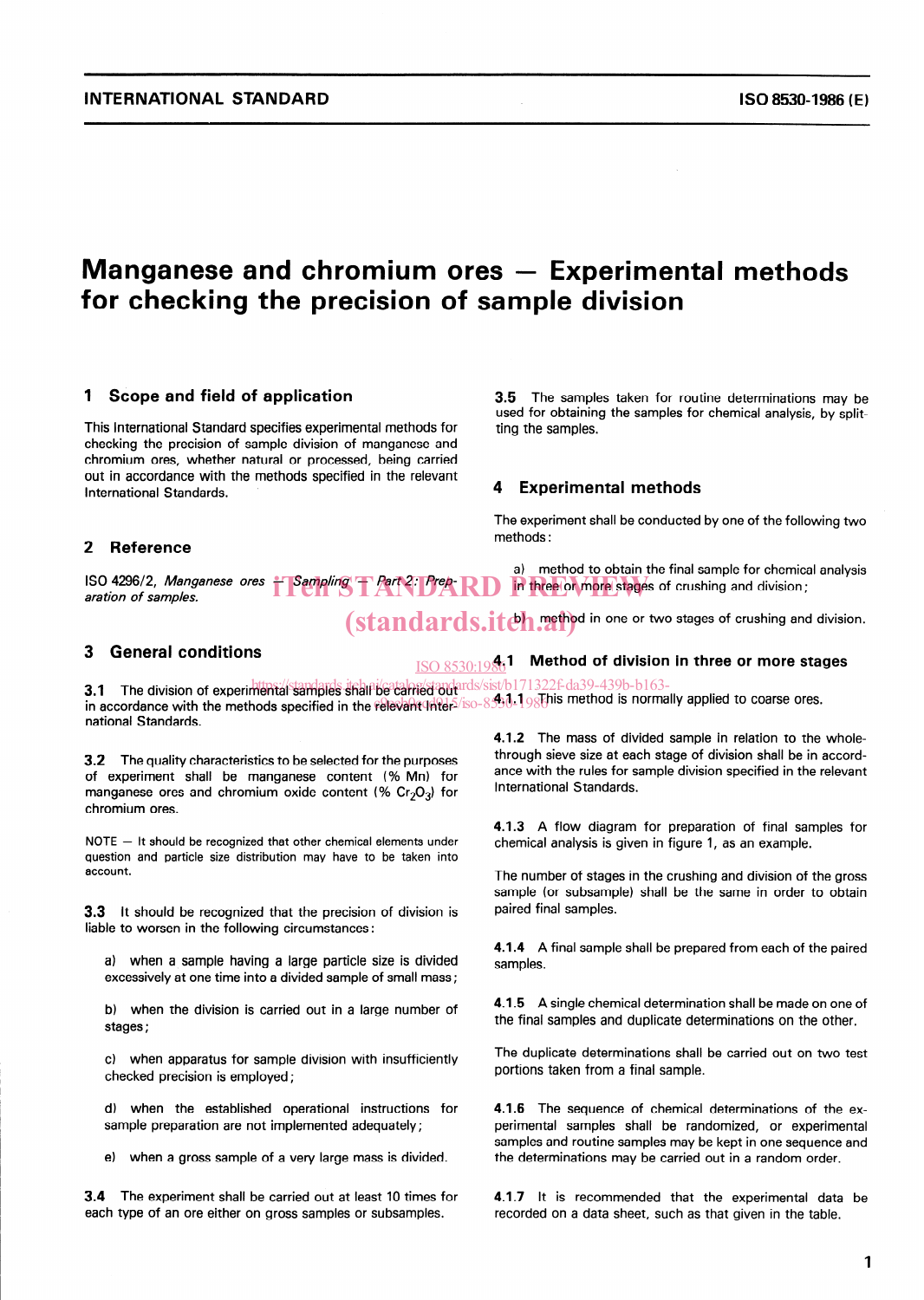#### 4.2 Method of division in one or two stages

4.2.1 This method is applicable to coarse ores when it is possible to employ a high performance apparatus for crushing, as weil as to fine ores.

When the experiment is intended to be conducted on an increment basis, the method of subsamples shall be applied.

4.2.2 The mass of divided sample in relation to the whole through sieve size at each stage of division shall be in accordance with the rules for sample division specified in the relevant International Standards.

4.2.3 A flow diagram for preparation of final samples for Chemical analysis is given in figure 2, as an example.

See the second paragraph of 4.1.3.

4.2.4 The procedures specified in 4.1.4 to 4.1.7 shall also be applied.

#### 5 Data analysis

#### $\widehat{\sigma}_{\mathsf{M}}\;$  is the estimated value of precision of measurement terms of standard deviation:

 $d_2$  is the factor to obtain standard deviation from range  $\overline{d}_2$  = 1,128 for duplicate measurements).

#### 5.2 Precision of division<sup>2)</sup>

Calculate the estimated value of precision of division by the equations

$$
\overline{R}_2 = \frac{1}{r} \sum |x_{i1} - x_{i21}| \qquad \qquad \dots \tag{3}
$$

or

$$
\overline{R}_2 = \frac{1}{r} \sum |x_{i1} - x_{i22}| \qquad \qquad \dots \text{ (3')}
$$

NOTE - When  $x_{i21}$  has been chosen by a random selection, equation (3) is applied; when  $x_{i22}$  is chosen, equation (3') is used.

$$
\hat{\sigma}_{\rm D} = \sqrt{(\bar{R}_2/d_2)^2 - \hat{\sigma}_{\rm M}^2}
$$

where

The analysis of experimental data shall be carried out for each type of ore separately. The methods of data analysis for the ex**in Teh STANDAR**<sup>2</sup> is the mean of the ranges as defined in equations (3) be carried out for each  $AR_2$  is the mean of the ranges as defined in equations (3) and (3');

type of ore separately. The methods of data analysis for the ex-<br>periments specified in 4.1 and 4.2 are the same and it shall be **and started** is the estimated value of precision of division in terms carried out according to the following procedure. of standard deviation.

ISO 8530:1986

#### 5.1 Precision of measurements!//standards.iteh.ai/catalog/stand5;d>/siobservation39-439b-b163-

Calculate the estimated value of precision of measurement of Chemical analysis by the equations

$$
\overline{R}_1 = \frac{1}{r} \sum |x_{i21} - x_{i22}| \qquad \qquad \dots (1)
$$

$$
\hat{\sigma}_{\mathsf{M}} = \overline{R}_1 / d_2 \tag{2}
$$

where

 $x_{22}$  and  $x_{22}$  are the first and second measurements of the duplicate determination of the *i*th final sample  $x_{i2}$ ;

 $r$  is the number of experiments;

 $\overline{R}_{\epsilon}$  is the mean of the ranges of the duplicate measure ments ;

During the process of data analysis, if the calculated value within the square root turns out to be negative, the standard deviation should be regarded as being zero ( $\hat{\sigma} = 0$ ), provided that this is not attributable to defects in the experimental operations. cd915/iso-8530-1986

#### 6 Review of experimental results

In the event that there is an indication that the precision of division of Sample and/or precision of measurement in Chemical analysis do not attain the specified value or values given in the relevant International Standards, necessary action shall be taken to improve the procedure of Sample preparation and/or Chemical analysis by the respective sections in Charge of the organization. Refer to 3.3 to identify the deficiency or deficiencies and then take remedial action.

2) Source of theoretical background: PEARSON, E.S. The Application of Statistical Methods to Industrial Standardization and Quality Control 2) Source of theoretical background: PEARSON, E.S. The A, No 600-1935. London, UK, British Standards Institution, 1935.

<sup>1)</sup> Source : PEARSON, E.S. and HARTLEY, H.O. Biome trika Tables for Statisticians, Vol. 1. Cambridge, UK, Cambridge University Press for Biometrika **Trustees.**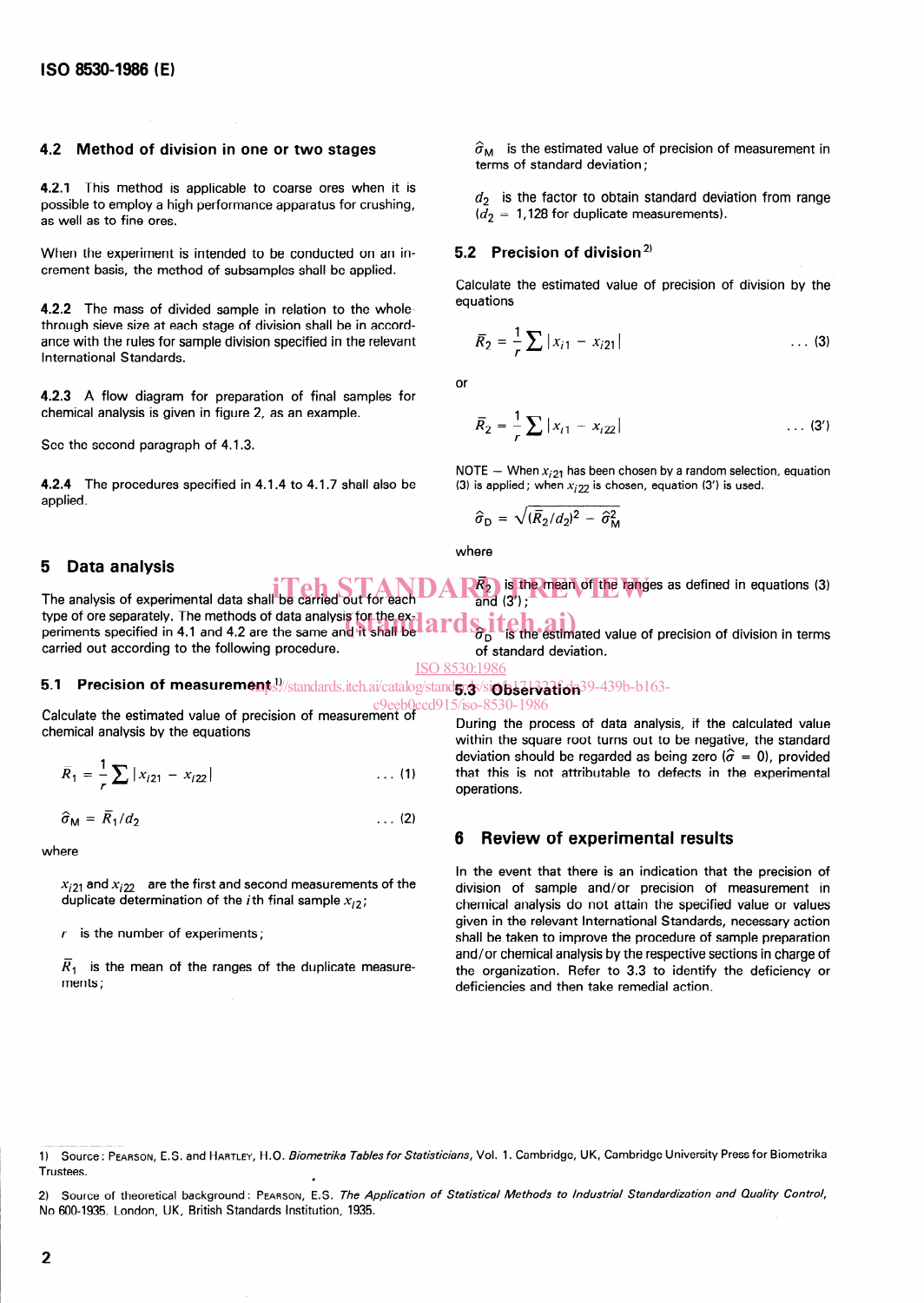

Figure 1 - Flow diagram for sample division in four stages (example)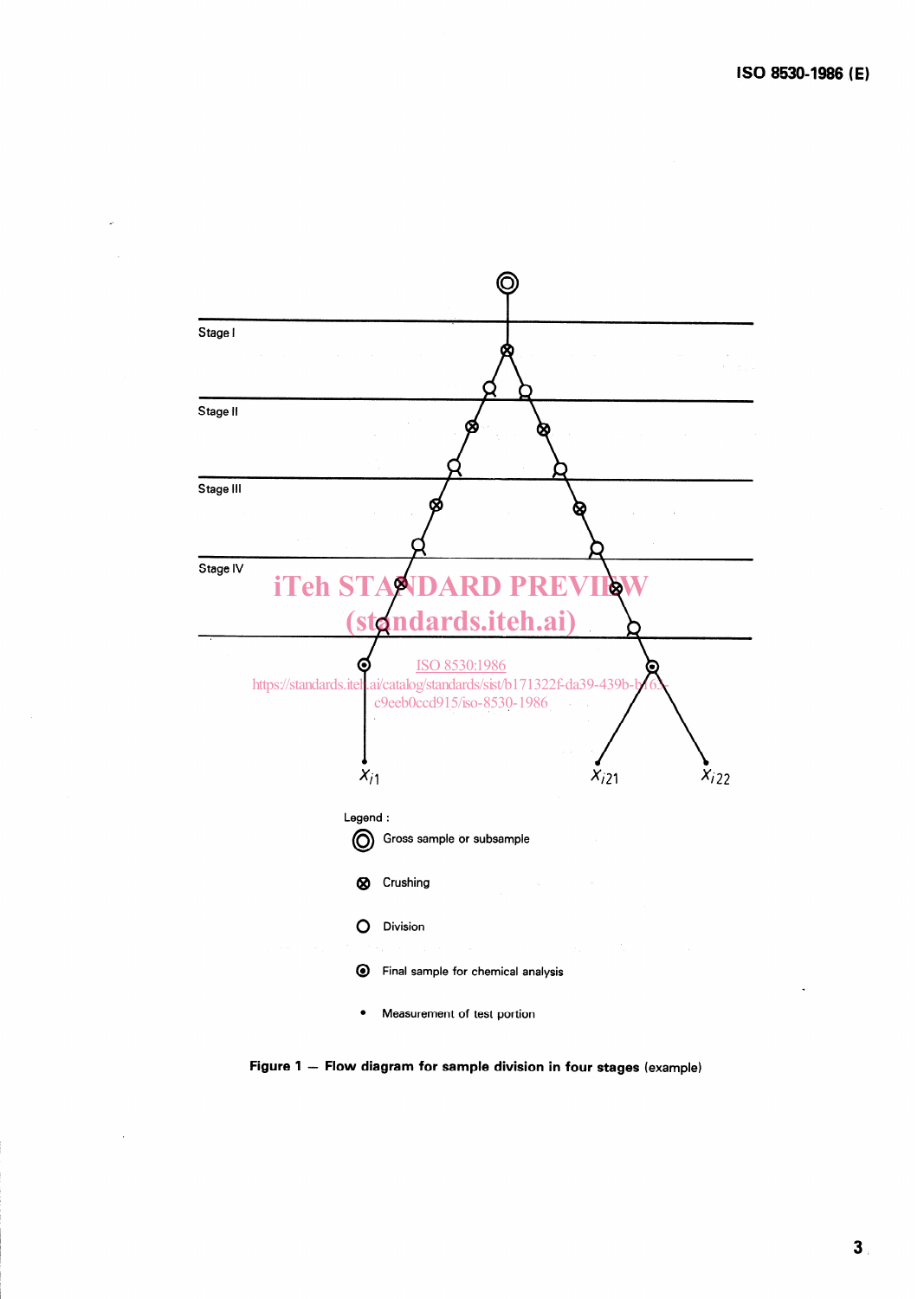

Figure 2 - Flow diagram for sample division in two stages (example)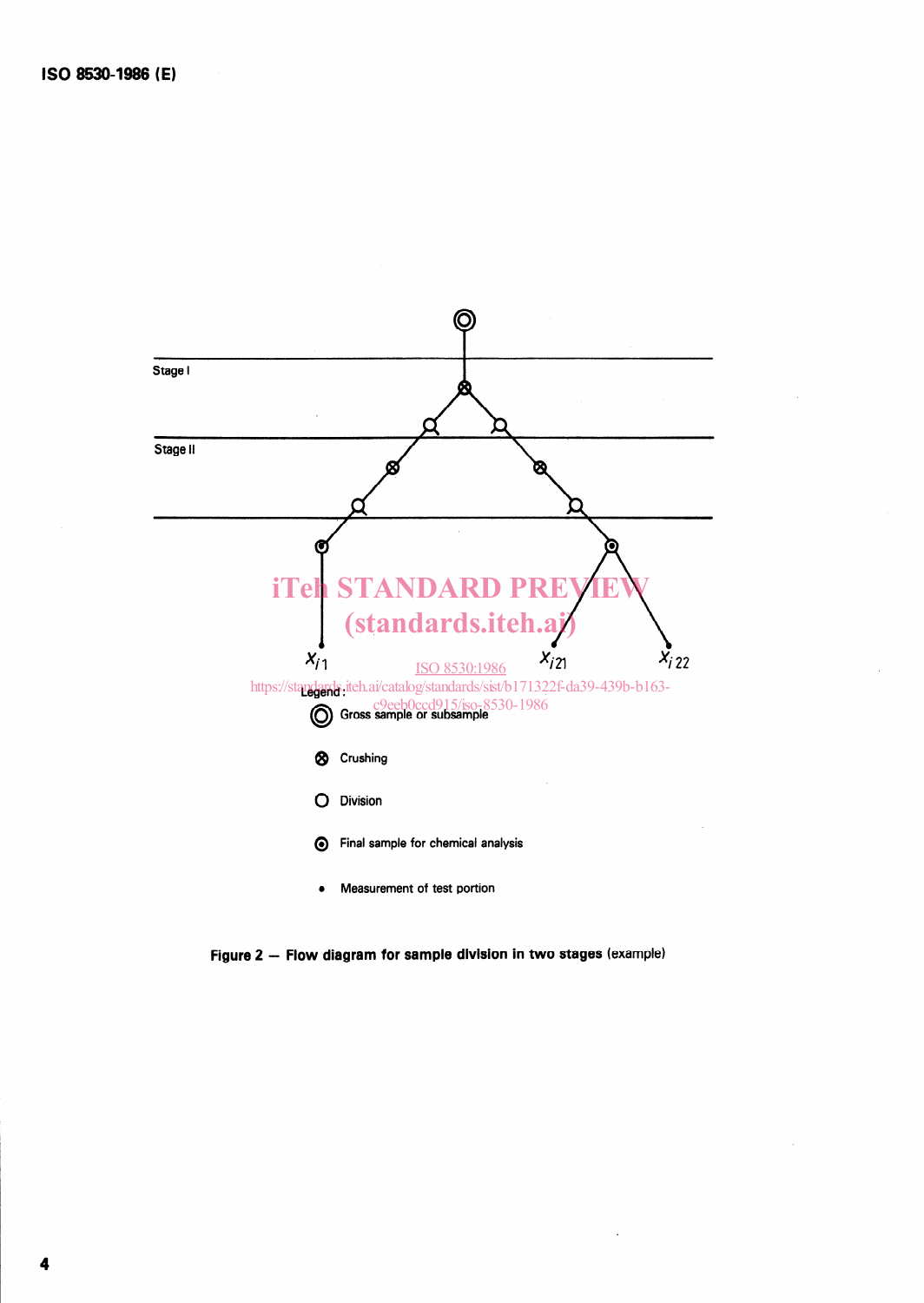#### Table - Data sheet for experiment of Sample division (example)

| Designation of experiment:                                                    |           |          |            |                            |                           |
|-------------------------------------------------------------------------------|-----------|----------|------------|----------------------------|---------------------------|
| Type of ore: (for example manganese ore)                                      |           |          |            |                            |                           |
| Name of method: (for example method specified in 4.1)<br>Dates of experiment: |           |          |            |                            |                           |
|                                                                               |           |          |            |                            |                           |
| $x_{i1}$                                                                      | $x_{i21}$ | $x_i$ 22 | $R_1$      | $R_2$                      |                           |
| 1.                                                                            |           |          |            |                            |                           |
| 2.                                                                            |           |          |            |                            |                           |
|                                                                               |           |          |            |                            |                           |
|                                                                               |           |          |            |                            |                           |
| k.                                                                            |           |          |            |                            |                           |
|                                                                               |           |          | Sum        | $\sum  x_{i21} - x_{i22} $ | $\sum  x_{i1} - x_{i21} $ |
|                                                                               |           |          |            |                            | or                        |
|                                                                               |           |          |            |                            | $\sum  x_{i1} - x_{i22} $ |
|                                                                               |           |          | Mean range | $\overline{R}_1$           | $\bar{R_2}$               |

#### **Calculation**

 $\sigma_{\rm M}^2 = (R_1/1, 128)^2 =$  .................  $\hat{\sigma}_{\text{D}} = \sqrt{(R_2/1, 128)^2 - \hat{\sigma}_{\text{M}}^2} =$  .................

## iTeh STANDARD PREVIEW (standards.iteh.ai)

ISO 8530:1986 https://standards.iteh.ai/catalog/standards/sist/b171322f-da39-439b-b163 c9eeb0ccd915/iso-8530-1986